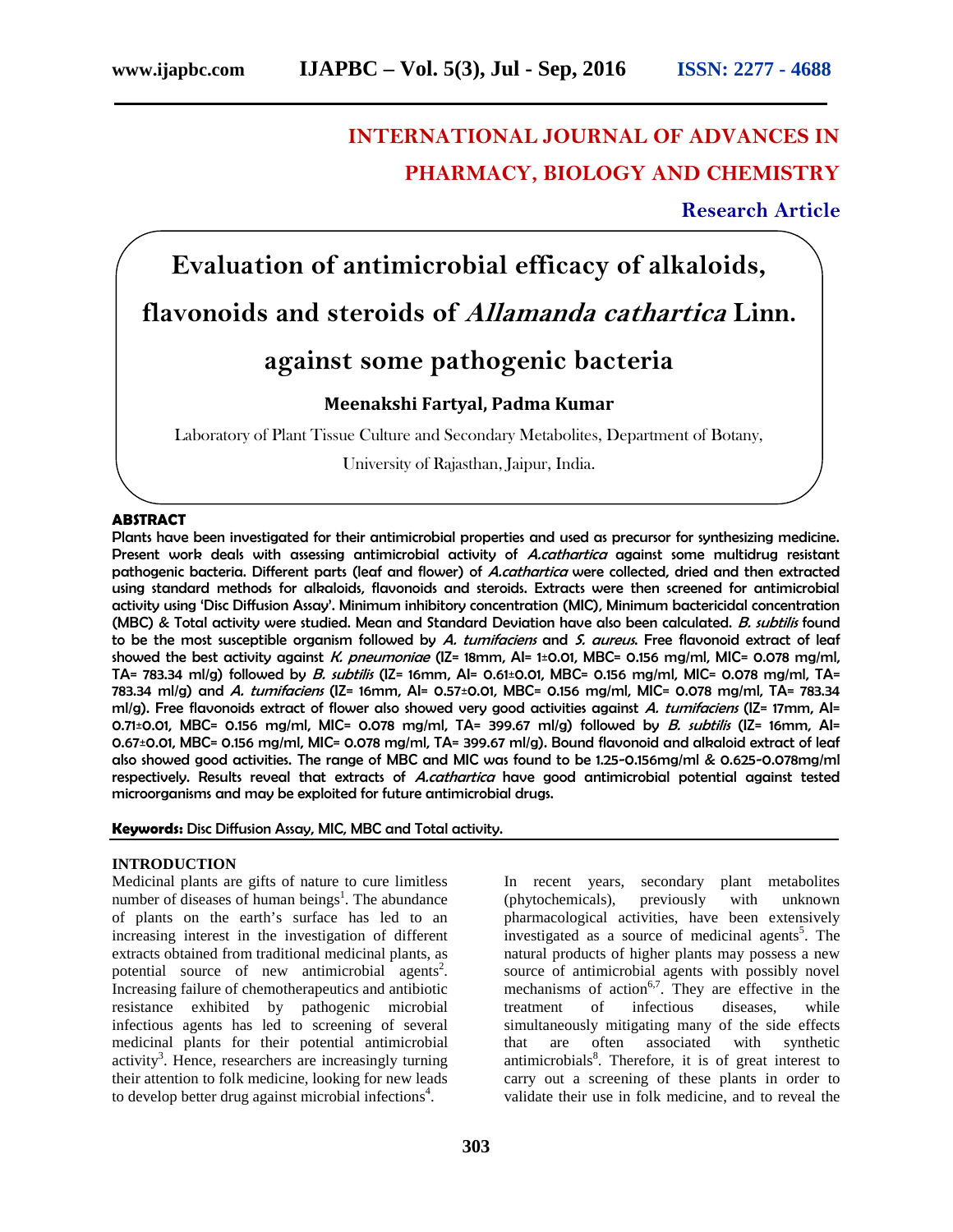active principle by isolation and characterization of their constituents. Systematic screening of plant extracts may result in the discovery of novel active compounds<sup>9</sup>. In the present study *Allamanda cathartica* has been selected for the study.

*Allamanda cathartica* (common name Golden trumpet) is a woody climbing evergreen shrub belongs to family Apocynaceae. It is Native to Central America and Brazil, cultivated in India for showy flowers, found wild in Karnataka. Various medicinal properties viz. good purgative, Antidote for poisoning, inflammation, constipation, ascites are attributed to this plant. Besides, distilled extract of the plant claims cure of malignancy, fungal and bacterial diseases, for colic and acute abdominal pain. It is used for jaundice and enlarged spleen resulting from malaria. It is active in vivo in mice and in vitro against human carcinoma of nasopharynx. Alcoholic and aqueous extract is hypertensive. Its cathartic (milky sap) posses antibacterial and possibly anticancer activity. The present investigation was undertaken to find out the antibacterial potential of flavonoids, alkaloids and steroids of different parts of *A. cathartica* against some Gram positive and Gram negative bacteria.

Alkaloids are known to have pharmacological effects and are used in medications, as recreational drugs or in entheogenic rituals. Presence of Alkaloids, Sterols and Flavonoids in leaf of *A.cathartica* and their antifungal activity against *candida albicans* were  $reported$ <sup>10</sup>.

Flavonoids are potent water-soluble antioxidants and free radical scavengers, which prevent oxidative cell damage and have strong anti-cancer activity  $11$ . Different phyto-constituents such as alkaloids, phenolic compounds, flavonoids, saponins, glycosides, terpenoids, steroids, coumarins, quinones, phytosterols, proteins and carbohydrates were identified in the aqueous, acetone, petroleum ether, chloroform and ethanol extracts of the flowers *Allamanda cathartica Linn*.<sup>12</sup> .

Steroids and their metabolites are frequently used as signalling molecules, represents highly concentrated energy stores, along with phospholipids function as components of cell membranes. Literature related to antimicrobial activity of steroids of *Allamanda cathartica* was not yet found.

Review of the current literature reveals that no work has been carried out for extraction and screening of specific compound from selected plant. Hence, in the present work an extraction and screening for antibacterial activity of the flavonoids, alkaloids and steroids of *A.cathartica* has been undertaken.

#### **MATERIAL AND METHODS**

Different parts of *A.cathartica* (leaf and flower) were collected in the month of April to June from the western parts of India (Jaipur, Rajasthan). Plants were identified by senior taxonomist at Department of Botany, University of Rajasthan and voucher specimen no: RUBL 21177 was submitted to the Herbarium, Botany Department, University of Rajasthan.

#### **Preparation of Extracts: Alkaloids Extraction:**

Alkaloids were extracted from different parts of the selected plant by well established method  $^{13}$ . Finely powered sample (100g) of plant parts were extracted in 20ml methanol after shaking of 15 min. After filtration, filtrate kept for drying then residual mass were treated with  $1\%$   $H_2SO_4$  (5ml. 2 times).Extraction was then done in 10ml. Chloroform  $(CHCl<sub>3</sub>)$  by using separating funnel. Organic layer of chloroform was rejected and aqueous layer was basified with 30% NH<sub>4</sub>OH ( $P$ <sup>H</sup>=9-10). Now again, extraction was done in 10ml. chloroform & organic layer of chloroform (lower layer) was collected in a flask and repetition of step was done with fresh chloroform. Extracts was then dried in vaccuo for further use.

#### **Flavonoid extraction**:

Selected plant parts were separately washed with sterilized water; shade dried, and finely powdered using a blender. Each sample was subjected to extraction, following the method of Subramanian and Nagarjan<sup>14</sup>. One hundred grams of each finely powdered sample was soxhlet extracted with 80% hot methanol (500ml) on a water bath for 24 h and filtered. Filtrate was re- extracted successively with petroleum ether (fraction I), diethyl ether (fraction II), and ethyl acetate (fraction III) using separating funnel. Petroleum ether fractions were discarded as being rich in fatty substances, where as diethyl ether and ethyl acetate fractions were analyzed for free and bound flavonoids respectively. The ethyl acetate fraction of each of the samples was hydrolyzed by refluxing with 7%  $H_2SO_4$  for 2 h (for removal of bound sugars) and the filtrate was extracted with ethyl acetate in separating funnel. Ethyl acetate extract obtained was washed with distilled water to neutrality. Diethyl ether (free flavonoids) and ethyl acetate fractions (bound flavonoids) were dried in vaccuo and weighed. The extracts were stored at  $4^{\circ}c$ and were re-suspended in their respective solvents to get 10mg/ ml concentration for antimicrobial assay.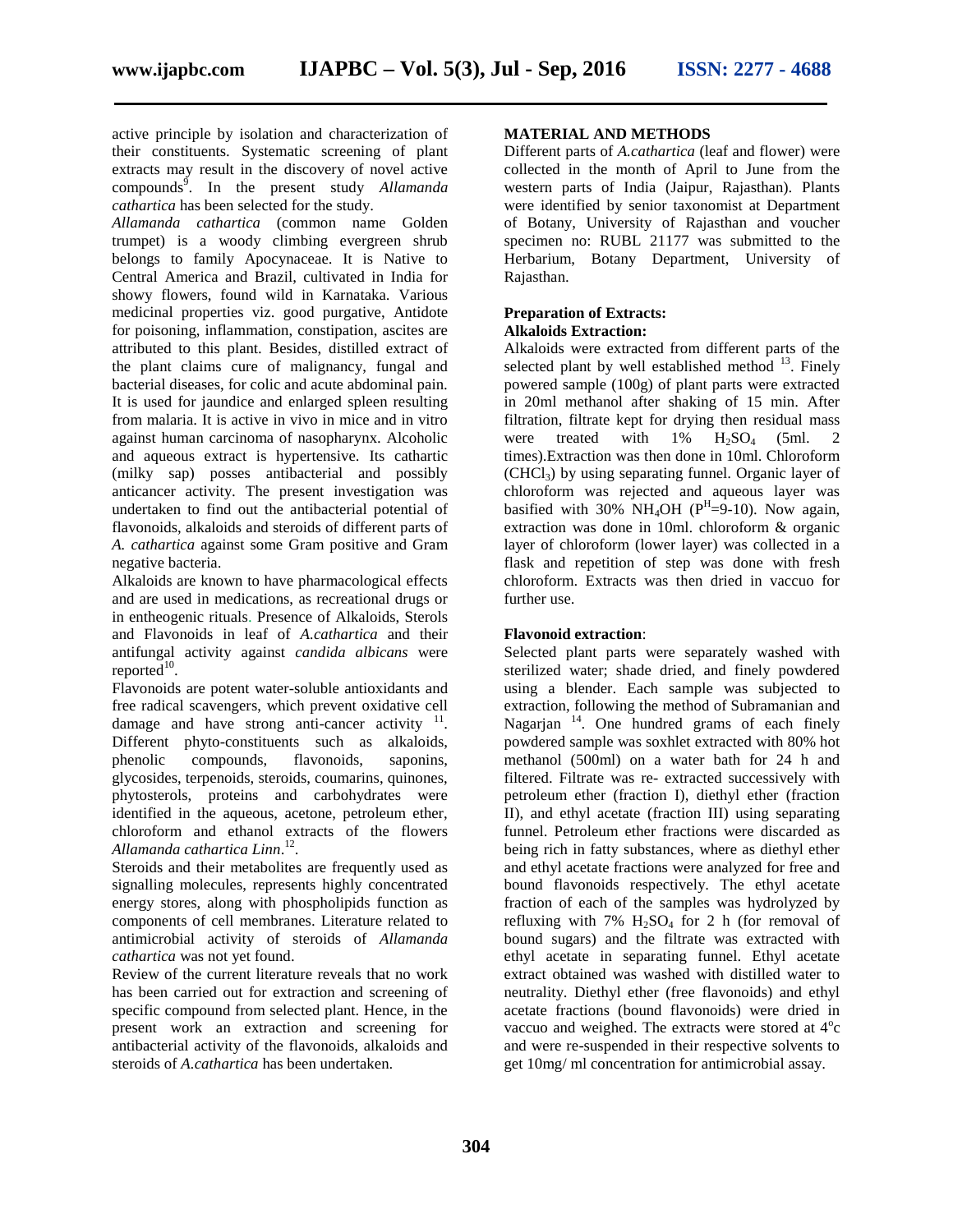#### **Steroid Extraction:**

Steroids were extracted from different parts of the selected plant by well established method  $15$  after preliminary detection of steroids. Finely powdered sample (100g) of plant parts were extracted in petroleum ether for 2-4hr.After filtration, residual mass was treated with 15% ethanolic HCl for 4hr. Extraction was then done in ethyl acetate followed by washing in dis. water to neutralize the extract. Neutral extract was then passed over sodium sulphate to remove moisture contents and was dried in vaccuo. Chloroform was used for reconstitution of extract, filtered and dried for further use.

#### **Selected Test Microorganisms:**

Five pathogenic bacteria were screened, viz., *Escherichia coli* (MTCC no.46), *Bacillus subtilis* (MTCC no. 121), *Staphylococcus aureus* (MTCC no. 3160), *Klebsiella pneumoniae* (MTCC no.4030) and *Agrobacterium tumifaciens* (MTCC no. 431). The pathogens were procured from IMTECH (Chandigarh, Punjab, India). Bacterial strains were grown and maintained on Muller-Hinton Agar medium.

*E.coli* is one of the most frequent causes of many common bacterial infections including bacteremia, urinary tract infection (UTI), traveler's diarrhea, neonatal meningitis <sup>16</sup> and pneumonia. Some virulent strains cause serious illness or death in the elderly, the very young or the immunocompromised $17, 18$ . Intestinal mucosa associated *E. coli* is observed in increased number in the inflammatory bowel diseases, Crohn's disease and ulcerative colitis <sup>19, 20</sup>. *S.aureus* is the most common hospital acquired pathogen and cause staph infections which is responsible for various diseases including: mild skin infections e.g. folliculitis, invasive diseases e.g. wound infections and bacteremia etc., and toxin mediated diseases e.g. food poisoning, toxic shock syndrome (TSS) and scaled skin syndrome etc. In infants its infection can cause a severe disease Staphylococcal scalded skin syndrome  $(SSSS)$ <sup>21</sup>. Recently, the serious emergence of antibiotic resistance staph occurred with a specific strain is Methicillin-Resistant *Staphylococcus aureus* (MRSA) and research being done to investigate hospital acquired MRSA. *B.subtilis* bacteria are nonpathogenic. They can contaminate food; however, they seldom result in food poisoning. *K.pneumonae* cause destructive changes to human lungs inflammation and hemorrhage with cell death (necrosis) .The range of clinical disease includes pneumonia, thrombophlebitis, UTI, cholecystitis, diarrhea, upper respiratory tract infection, wound infection, osteomyelitis, meningitis and bacteremia

and septicemia. *A. tumifaciens* is a tumor producing pathogenic bacteria and do not benefit the plant. Economically, this pathogen is a serious pathogen of walnuts, grape vines, and stone fruit.

#### **Antimicrobial assay:**

'Disc Diffusion Assay' was performed for screening <sup>22</sup>. MH agar base plates were seeded with the bacterial inoculum (inoculum size  $1\times10^8$  CFU/ml). Sterile filter paper discs of Whatmann no.1 (6mm in diameter) were impregnated with 100µl of each of the extract of concentration 10mg/ml to give a final concentration of 1 mg/disc. Discs were left to dry in vaccuo so as to remove residual solvent, which might interfere with the determination. Discs with extract were then placed on the corresponding seeded agar plates. Each extract was tested in triplicate along with streptomycin (1mg/disc) as standard drug for bacteria. The plates were kept at 4 C for diffusion of extract, thereafter were incubated at 37 C for 24h. Activity index for each extract was calculated [Table 1] by the standard formula viz.

**Activity index = IZ produced by the extract/ IZ produced by standard**

Where,  $IZ =$  inhibition zone.

#### **Determination of Minimum Inhibitory Concentration (MIC) and Minimum Bactericidal (MBC)/ Fungicidal (MFC) Concentration:**

Minimum inhibitory concentration (MIC) was determined for each plant extract showing antimicrobial activity against the test pathogens. 'Broth micro dilution' method was followed for determination of MIC values  $^{23}$ . Plant extracts were resuspended in acetone (which has no activity against test microorganisms) to make 10 mg/ml final concentration. Two fold serially diluted extracts were added to broth media of 96-wells of micro titer plates. Thereafter 100 $\mu$ l inoculum (1×10<sup>8</sup> CFU/ ml) was added to each well. Bacterial suspensions were used as negative control, while broth containing standard drug was used as positive control. Micro titer plates were then incubated at 37 C for 24 h. Each extract was assayed in duplicate and each time two sets of micro plates were prepared, one was kept for incubation while another was kept at 4 C for comparing the turbidity in the wells of micro plate. The MIC values were taken as the lowest concentration of the extracts in the well of the micro titer plate that showed no turbidity after incubation. The turbidity of the wells in the micro titer plate was interpreted as visible growth of microorganisms. The minimum bactericidal concentration (MBC) was determined by sub culturing 50 µl from each well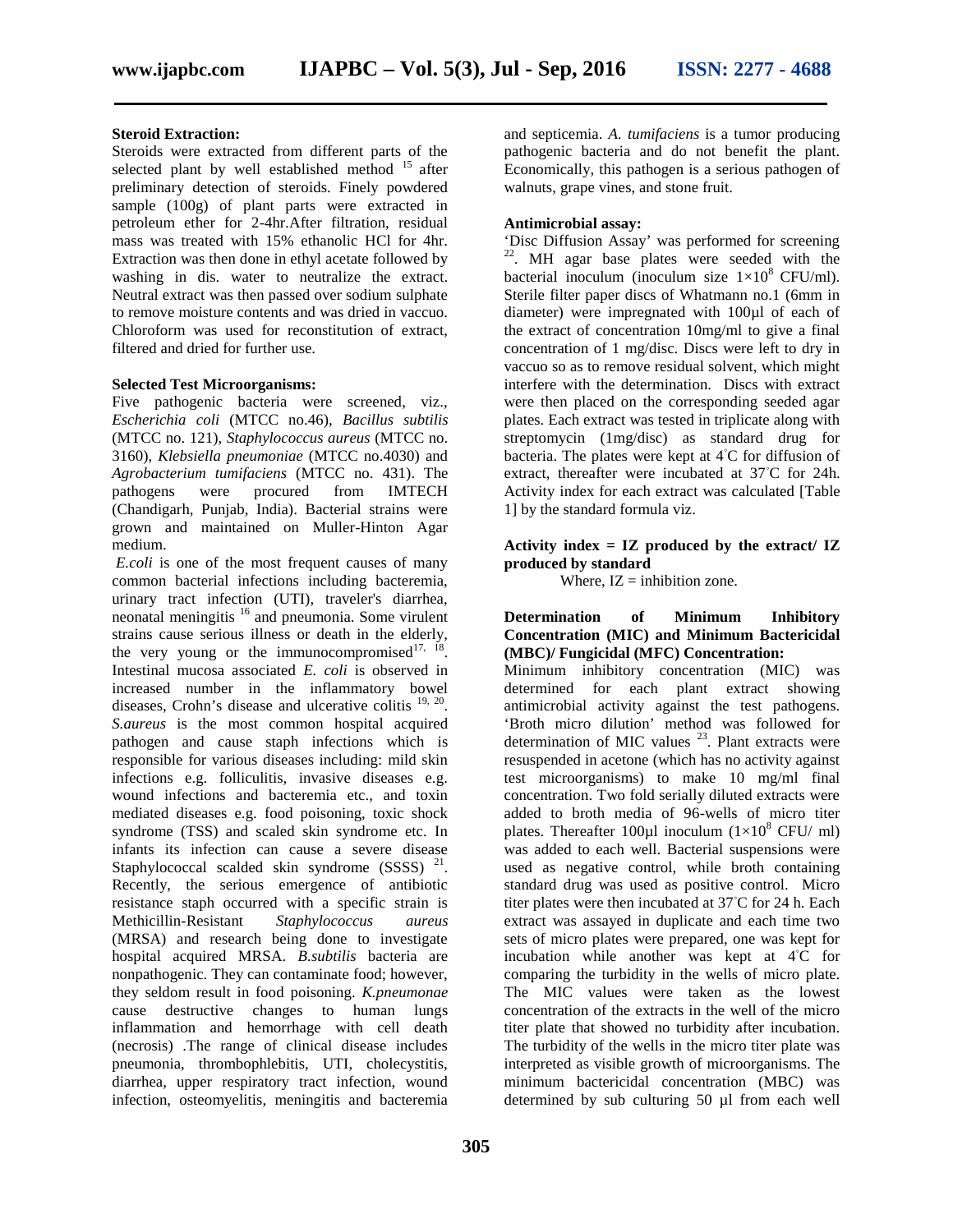showing no apparent growth [Table2]. Least concentration of extract showing no visible growth on sub culturing was taken as MBC.

#### **Total activity (TA) determination:**

Total activity is the volume up to which test extract can be diluted without losing the ability to kill microorganisms. It is calculated by dividing the amount of extract from 1 g plant material by the MIC of the same extract or compound isolated and is expressed in ml/g  $^{24}$  [Table 3].

#### **RESULTS**

Alkaloids, flavonoids & steroids were for their antimicrobial potency by using IZ, AI (Table1), MIC & MBC (Table 2). Quantity of extract per gram of plant material was also calculated (Table 3). In present study, 8 extracts were tested against five pathogenic bacteria, including both gram+ve and gram-ve strains. Among all the tested extracts, B.F. and alkaloid of flower found to be active against only one pathogen where as all other extracts were found to be more active. *E.coli* and *K.pneumoniae* found to be resistant as very few of the tested extracts showed activity against them. The most susceptible organism in the study was *B.subtilis*, against which 7 out of 8 extract showed IZ which were persistent as compared with the standard. Best activity was observed in the F.F. extract of leaf against *K. pneumoniae* (IZ= 18mm, AI= 1±0.01, MBC= 0.156 mg/ml, MIC= 0.078 mg/ml, TA= 783.34 ml/g) followed by against *B. subtilis* (IZ= 16mm, AI= 0.61±0.01, MBC= 0.156 mg/ml, MIC= 0.078 mg/ml, TA= 783.34 ml/g) and *A. tumifaciens* (IZ= 16mm, AI= 0.57±0.01, MBC= 0.156 mg/ml, MIC= 0.078 mg/ml, TA= 783.34 ml/g). F.F. extract of flower were also showed very good activities against *A. tumifaciens* (IZ= 17mm, AI=  $0.71\pm0.01$ , MBC= 0.156 mg/ml, MIC= 0.078 mg/ml, TA=  $2243.58$  ml/g) followed by *B. subtilis* (IZ= 16mm, AI= 0.67±0.01, MBC= 0.156 mg/ml, MIC= 0.078 mg/ml, TA= 2243.58 ml/g), *K. pneumoniae*  $(IZ = 14mm, AI = 0.78 \pm 0.01, MBC = 0.312 mg/ml,$ MIC= 0.156 mg/ml, TA= 1121.79 ml/g) and *S. aureus* (IZ= 13mm, AI= 0.54±0.01, MBC= 0.312 mg/ml, MIC= 0.156 mg/ml, TA= 1121.79 ml/g). B.F. extract of leaf showed good activities against *E.coli*  $(IZ = 13$ mm, AI=  $0.54 \pm 0.01$ , MBC=  $0.312$  mg/ml, MIC= 0.156 mg/ml, TA= 799.36 ml/g), *K. pneumoniae* (IZ= 13mm, AI= 0.72±0.01, MBC= 0.312 mg/ml, MIC= 0.156 mg/ml, TA= 799.36 ml/g), *S. aureus* (IZ= 12mm, AI= 0.48±0.02, MBC= 0.312 mg/ml, MIC= 0.156 mg/ml, TA= 799.36 ml/g). Alkaloid extract of leaf showed very good activity against *B. subtilis* (IZ= 15.5mm, AI= 0.59±0.01, MBC= 0.156 mg/ml, MIC= 0.078 mg/ml, TA=

557.69 ml/g). Steroidal extract of leaf, B.F. & steroidal extract of flower were showed satisfactory activities against *S. aureus* (IZ= 10.5 mm, AI= 0.42 ±0.04, MBC= 0.625 mg/ml, MIC= 0.312 mg/ml, TA=  $2825.86$  ml/g), *B. subtilis* (IZ= 10.5 mm, AI= 0.44 ±0.02, MBC= 0.625 mg/ml, MIC= 0.312 mg/ml, TA= 1116.47 ml/g) & *A. tumifaciens* (IZ= 10.5 mm, AI=  $0.44 \pm 0.01$ , MBC=  $0.625$  mg/ml, MIC=  $0.312$ mg/ml, TA= 1442.31 ml/g), respectively. Among all the tested extracts, flavonoids found to be most bioactive substance in *A. cathartica* plant as showed activities against all tested pathogens. MIC and MBC values (Table 2) were evaluated for plant extracts which had shown activity in diffusion assay. The range of MIC and MBC of extracts recorded was 0.625-0.078 mg/ml & 1.25-0.156 mg/ml respectively. In present study, lowest MIC value 0.078 mg/ml was recorded against *B. subtilis, K. pneumoniae* and *A. tumifaciens.* Such low values of MIC showed excellent antibacterial efficacy of tested extracts. Quantification and total activity calculation was done and recorded (Table 3). Total activity (TA) is the volume after dilution, at which extract retain their ability to kill microorganisms. High values of TA were observed against *S. aureus* (2825.86 ml/g) followed by *B. subtilis* (2243.58 ml/g) as well as *A. tumifaciens* (2243.58 ml/g).

#### **DISCUSSION**

Multi drug resistance has become a global concern. The development of bacterial super resistant strains is resulting in failing of currently used antibiotic agents to end many bacterial infections. Hence, a continuous and urgent need to discover new antimicrobials, with less or no side effects, cost effective and have ability to affect a wide range of pathogens. Literature indicates that work has been carried out in this direction. The antibacterial activity of the compound quercitrin isolated from *Allamanda cathartica* Linn. was tested with *Staphylococcus aureus* and Escherichia coli micro organisms<sup>25</sup>. A.cathartica petroleum ether extract showed good antimicrobial activity against *S.aureus* (20mm), *E.coli* (13mm), *P. aeruginosa* (19mm), *Acinetobacter sp* (20mm) and *Proteus sp* (18mm) <sup>26</sup>. A. *cathartica* found to be bioactive against *Staphylococcus aureus* and *Escherichia coli*<sup>27</sup>. Present study is also an effort towards this direction to strengthen the discovery of new antimicrobial drugs. In the present investigation *A. cathartica* has shown antimicrobial potential against all the five tested pathogens which are the major causative agents of various human diseases. Evaluation of IZ, AI, MIC, MBC & TA have been done for each extract. Extracts recorded for low MIC values, indicating strong bioefficacy of the plant. The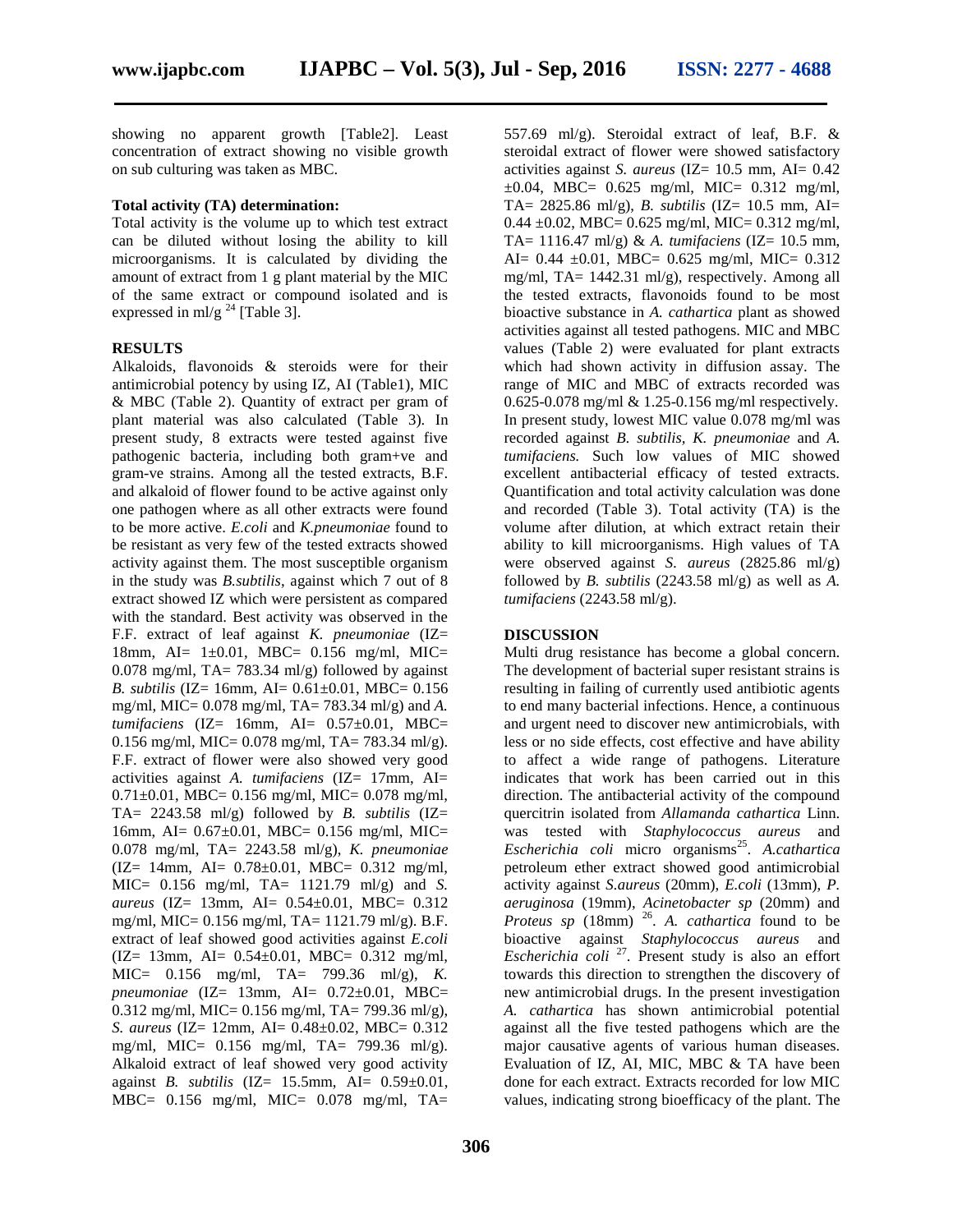findings of the present study indicate the presence of broad spectrum antibiotic compounds. The results were in agreement with the findings of previous studies. Furthermore, it may help to discover new chemical classes of antibiotics that could serve as selective agents for the maintenance of human health and provides biochemical tools for the study of infectious diseases.

#### **CONCLUSION**

Present study concluded that among all the tested extracts of different plant parts, free flavonoid extract was found to be the most active substances while alkaloid extract was found to be the least active. *B. subtilis* was recorded as the most susceptible organisms while *E. coli* & *K. pneumoniae* were found

to be the most resistant throughout the study. Lowest MIC value 0.078 mg/ml was recorded against *B. subtilis*, indicating significant antimicrobial efficacy of the tested extracts. High values of TA (2825.86 ml/g) were observed against *S. aureus*, indicating strong antimicrobial potential, even in the diluted forms of the extracts. Therefore, study may be beneficial for further studies related to the production of novel antimicrobial drugs.

#### **ACKNOWLEDGEMENT**

The authors would like to extend their sincere thanks and appreciation to the Department of Botany, University of Rajasthan for providing adequate lab facilities and providing required materials needed for the study.

**Table 1 Antimicrobial activity of extracts of** *Allamanda cathartica* **against some pathogenic bacteria**

| <b>Plant</b>  | <b>Extract</b> | <b>Microorganisms</b>    |                          |      |                          |        |                          |                          |                          |      |                 |
|---------------|----------------|--------------------------|--------------------------|------|--------------------------|--------|--------------------------|--------------------------|--------------------------|------|-----------------|
| part          |                | E.coli                   |                          |      | <b>B.subtilis</b>        |        | <b>S.aureus</b>          |                          | K.pneumoniae             |      | A.tumifaciens   |
|               |                | IZ                       | ${\bf AI}$               | IZ   | AI                       | IZ     | ${\bf AI}$               | IZ                       | ${\bf AI}$               | IZ   | AI              |
| Leaf          | E1             | $\overline{\phantom{a}}$ |                          | 16   | $0.61 \pm 0.01$          | 14     | $0.56 \pm 0.01$          | 18                       | $1 \pm 0.01$             | 16   | $0.57 \pm 0.04$ |
|               | E2             | 13                       | $0.54 \pm 0.01$          | 10   | $0.38 \pm 0.02$          | 12     | $0.48 \pm 0.02$          | 13                       | $0.72 \pm 0.01$          | 10   | $0.36 \pm 0.07$ |
|               | ${\bf A1}$     | $\overline{\phantom{a}}$ | $\overline{\phantom{a}}$ | 15.5 | $0.59 \pm 0.01$          | ٠      | ۰.                       | ٠                        | ٠                        | 10   | $0.36 \pm 0.02$ |
|               | S1             | $\overline{7}$           | $0.29 \pm 0.01$          | 7    | $0.27 \pm 0.01$          | 10.5   | $0.42 \pm 0.01$          | $\overline{\phantom{a}}$ | ٠                        | 8    | $0.28 + 0.01$   |
| <b>Flower</b> | E1             | $\overline{\phantom{a}}$ | ٠                        | 16   | $0.67 \pm 0.01$          | 13     | $0.54 \pm 0.01$          | 14                       | $0.78 \pm 0.01$          | 17   | $0.71 \pm 0.01$ |
|               | E2             | $\overline{\phantom{a}}$ | ٠                        | 10.5 | $0.44 \pm 0.02$          | $\sim$ | ۰.                       | ٠                        |                          | ٠    | ٠               |
|               | A2             | $\overline{\phantom{a}}$ | $\overline{\phantom{a}}$ | ٠.   | $\overline{\phantom{a}}$ | 9      | $0.37 \pm 0.01$          | ٠                        | ٠                        | ٠.   | ٠               |
|               | S <sub>2</sub> | $\overline{7}$           | $0.29 \pm 0.01$          | 7    | $0.29 \pm 0.01$          | ٠      | $\overline{\phantom{a}}$ | $\overline{\phantom{a}}$ | $\overline{\phantom{a}}$ | 10.5 | $0.44 \pm 0.01$ |
|               |                |                          |                          |      |                          |        |                          |                          |                          |      |                 |
|               |                |                          |                          |      |                          |        |                          |                          |                          |      |                 |

IZ=Inhibition zone in mm (value: including 6mm diameter of disc),

AI= Activity index (IZ developed by extract/IZ developed by standard),

 $E1$  = Free flavonoids,  $E2$  = Bound flavonoids,

A1, A2, A3= Alkaloids of respective plant parts,

S1, S2, S3= Steroids of respective plant parts,

 $(-)=$  no activity,  $\pm$ =SEM.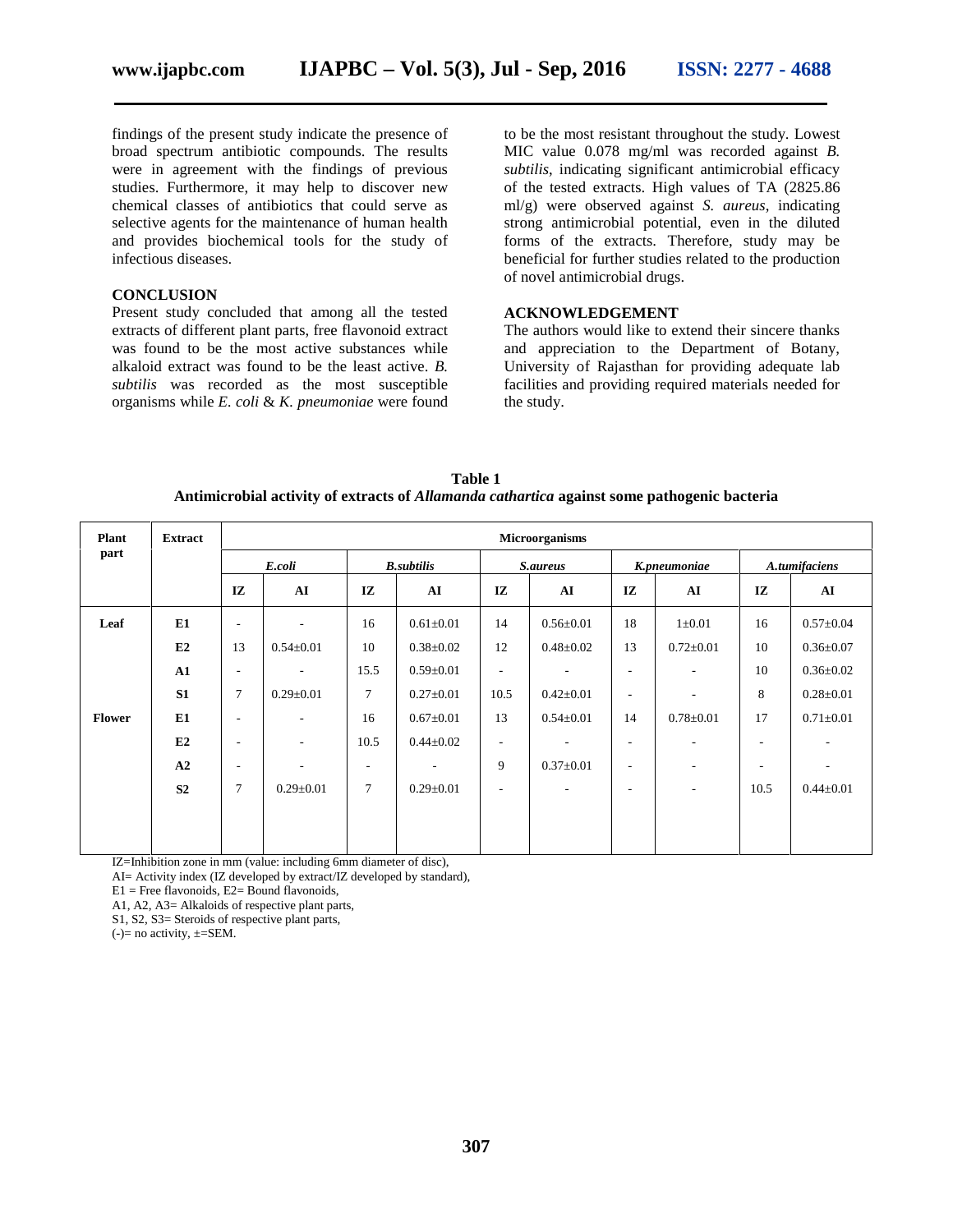| MIC and MBC of active extracts of <i>Allamanda cathartica</i> against different pathogens |            |                              |       |                          |                          |               |                          |                          |                          |  |  |
|-------------------------------------------------------------------------------------------|------------|------------------------------|-------|--------------------------|--------------------------|---------------|--------------------------|--------------------------|--------------------------|--|--|
| <b>Plant parts</b>                                                                        |            | Leaf                         |       |                          |                          | <b>Flower</b> |                          |                          |                          |  |  |
| Microorganisms                                                                            |            | E1                           | E2    | ${\bf A1}$               | S1                       | E1            | E2                       | A2                       | S <sub>2</sub>           |  |  |
|                                                                                           |            |                              |       |                          |                          |               |                          |                          |                          |  |  |
| E.coli                                                                                    | <b>MBC</b> | $\qquad \qquad \blacksquare$ | 0.312 | $\overline{\phantom{a}}$ | 1.25                     | ÷,            | $\overline{\phantom{a}}$ | $\overline{a}$           | 1.25                     |  |  |
|                                                                                           | MIC        | $\overline{\phantom{a}}$     | 0.156 | $\blacksquare$           | 0.625                    | ÷             | $\overline{\phantom{a}}$ | $\overline{a}$           | 0.625                    |  |  |
|                                                                                           |            |                              |       |                          |                          |               |                          |                          |                          |  |  |
| <b>B</b> .subtilis                                                                        | <b>MBC</b> | 0.156                        | 0.625 | 0.156                    | 1.25                     | 0.156         | 0.625                    | ÷,                       | 1.25                     |  |  |
|                                                                                           | MIC        | 0.078                        | 0.312 | 0.078                    | 0.625                    | 0.078         | 0.312                    | ÷,                       | 0.625                    |  |  |
|                                                                                           |            |                              |       |                          |                          |               |                          |                          |                          |  |  |
| <i>S.aureus</i>                                                                           | <b>MBC</b> | 0.312                        | 0.312 | $\blacksquare$           | 0.625                    | 0.312         | $\overline{\phantom{a}}$ | 0.625                    | $\overline{\phantom{a}}$ |  |  |
|                                                                                           | MIC        | 0.156                        | 0.156 | $\blacksquare$           | 0.312                    | 0.156         | $\blacksquare$           | 0.312                    | $\blacksquare$           |  |  |
|                                                                                           |            |                              |       |                          |                          |               |                          |                          |                          |  |  |
| K.pneumoniae                                                                              | <b>MBC</b> | 0.156                        | 0.312 | $\overline{\phantom{a}}$ | $\overline{\phantom{a}}$ | 0.312         | $\overline{\phantom{a}}$ | $\overline{\phantom{a}}$ | $\overline{\phantom{a}}$ |  |  |
|                                                                                           | MIC        | 0.078                        | 0.156 | $\overline{\phantom{a}}$ | $\overline{\phantom{a}}$ | 0.156         | ÷,                       | ÷,                       | ÷,                       |  |  |
|                                                                                           |            |                              |       |                          |                          |               |                          |                          |                          |  |  |
| A.tumifaciens                                                                             | <b>MBC</b> | 0.156                        | 0.625 | 0.625                    | 1.25                     | 0.156         | $\overline{\phantom{a}}$ | $\overline{\phantom{a}}$ | 0.625                    |  |  |
|                                                                                           | MIC        | 0.078                        | 0.312 | 0.312                    | 0.625                    | 0.078         | $\overline{\phantom{a}}$ | ٠                        | 0.312                    |  |  |

| Table 2                                                    |  |
|------------------------------------------------------------|--|
| BC of active extracts of Allamanda cathartica against diff |  |

E1 = Free flavonoids, E2= Bound flavonoids,

A1, A2, A3= Alkaloids of respective plant parts,

S1, S2, S3= Steroids of respective plant parts,

MIC= Minimum inhibitory concentration,

MBC=Minimum bactericidal concentration,

(-)= no activity.

| <b>Plant</b><br>part | <b>Extract</b> | Quantity<br>of extract | Total Activity(ml/g) |                   |                          |                          |               |  |  |  |
|----------------------|----------------|------------------------|----------------------|-------------------|--------------------------|--------------------------|---------------|--|--|--|
|                      |                | $mg/g$ dwt             | E.coli               | <b>B.subtilis</b> | S.aureus                 | K.pneumoniae             | A.tumifaciens |  |  |  |
| Leaf                 | E1             | 61.1                   |                      | 783.34            | 391.67                   | 783.34                   | 783.34        |  |  |  |
|                      | E2             | 124.70                 | 799.36               | 399.67            | 799.36                   | 799.36                   | 399.67        |  |  |  |
|                      | A1             | 43.5                   |                      | 557.69            | $\overline{\phantom{a}}$ | $\overline{\phantom{a}}$ | 139.42        |  |  |  |
|                      | S <sub>1</sub> | 881.67                 | 1410.67              | 1410.67           | 2825.86                  |                          | 1410.67       |  |  |  |
| <b>Flower</b>        | E1             | 175                    |                      | 2243.58           | 1121.79                  | 1121.79                  | 2243.58       |  |  |  |
|                      | E2             | 348.34                 |                      | 1116.47           |                          |                          |               |  |  |  |
|                      | A2             | 674.12                 |                      | ۰                 | 2160.64                  |                          |               |  |  |  |
|                      | S <sub>2</sub> | 450                    | 720                  | 720               | $\overline{\phantom{a}}$ |                          | 1442.31       |  |  |  |

| Table 3                                                            |  |
|--------------------------------------------------------------------|--|
| Ouantity & Total activity of extracts of Allamanda cathartica Linn |  |

 $E1$  = Free flavonoids,  $E2$  = Bound flavonoids,

A1, A2, A3= Alkaloids of respective plant parts,

S1, S2, S3= Steroids of respective plant parts,

TA= total activity (extract per gm dried plant part/MIC of extract).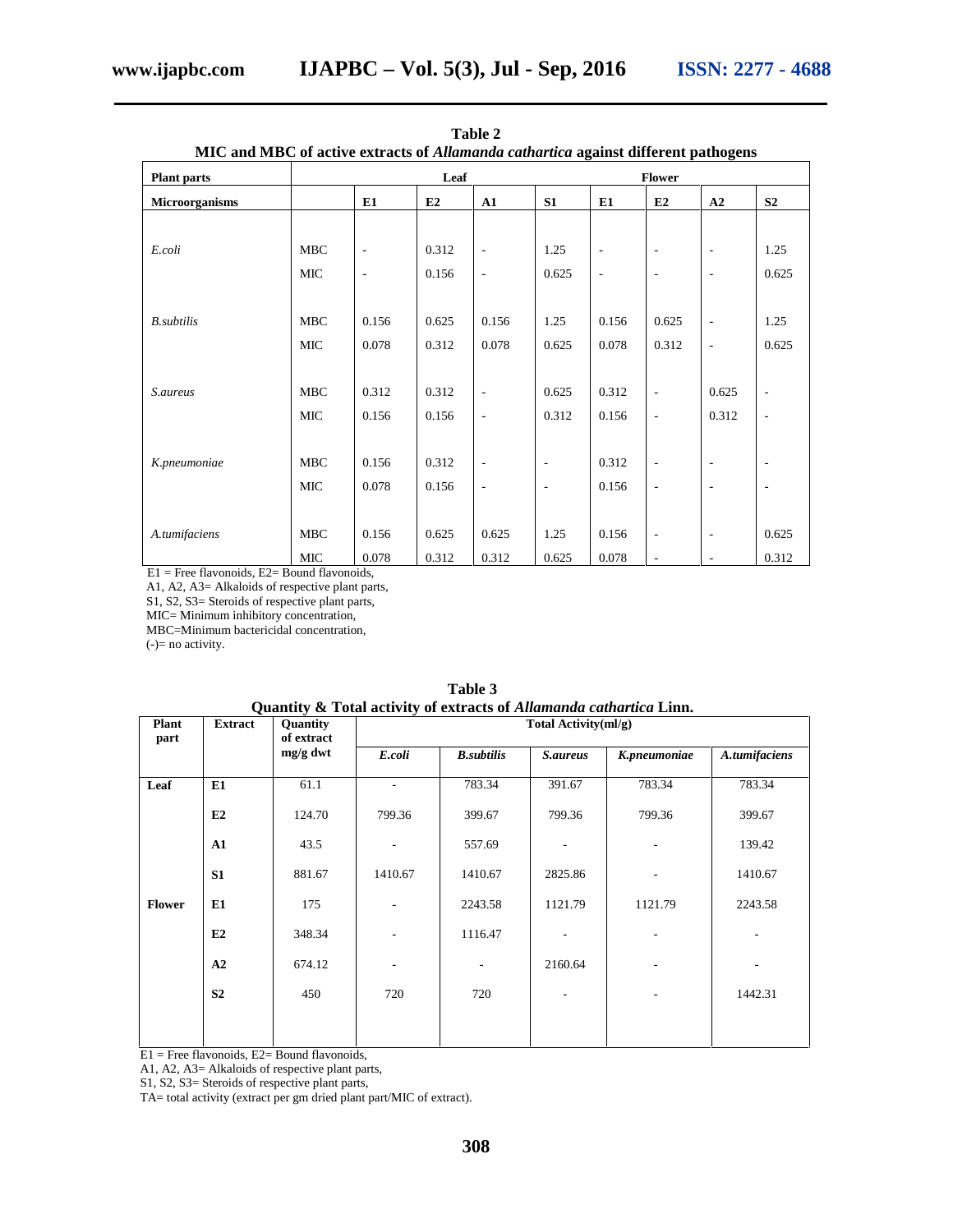



**Fig. 1(a) IZ (***A.c***./L/***E.coli)* **Fig. 1(b) IZ (***A.c./***L/***B.subtilis)*



**Fig. 1(c) IZ (***A.c***./L/** *A.tumifaciens)* **Fig. 1(d) IZ (***A.c***./L/***K.pneumoniae)*





**Fig. 1(e) IZ (***A.c***./L/** *S.aureus)*

#### **Fig. 1**

**Inhibition zone of extracts of** *Allamanda cathartica* **leaves against pathogenic bacteria-**

- Fig. 1(a) *Allamanda cathartica* /Leaf/ *Escherichia coli*,
- Fig. 1(b) *Allamanda cathartica* /Leaf/ *Bacillus subtilis,*
- Fig. 1 (c) *Allamanda cathartica* /Leaf/ *Agrobacterium tumifaciens,*
	- Fig. 1(d) *Allamanda cathartica* /Leaf/ *Klebsiella pneumoniae,*
	- Fig. 1 (e) *Allamanda cathartica* /Leaf/ *Staphylococcus aureus*
- $[Alk. = Alkaloid, Ste. = Steroid, F.F. = Free flavonoid, B.F. = Bound flavonoid,$

S= Standard]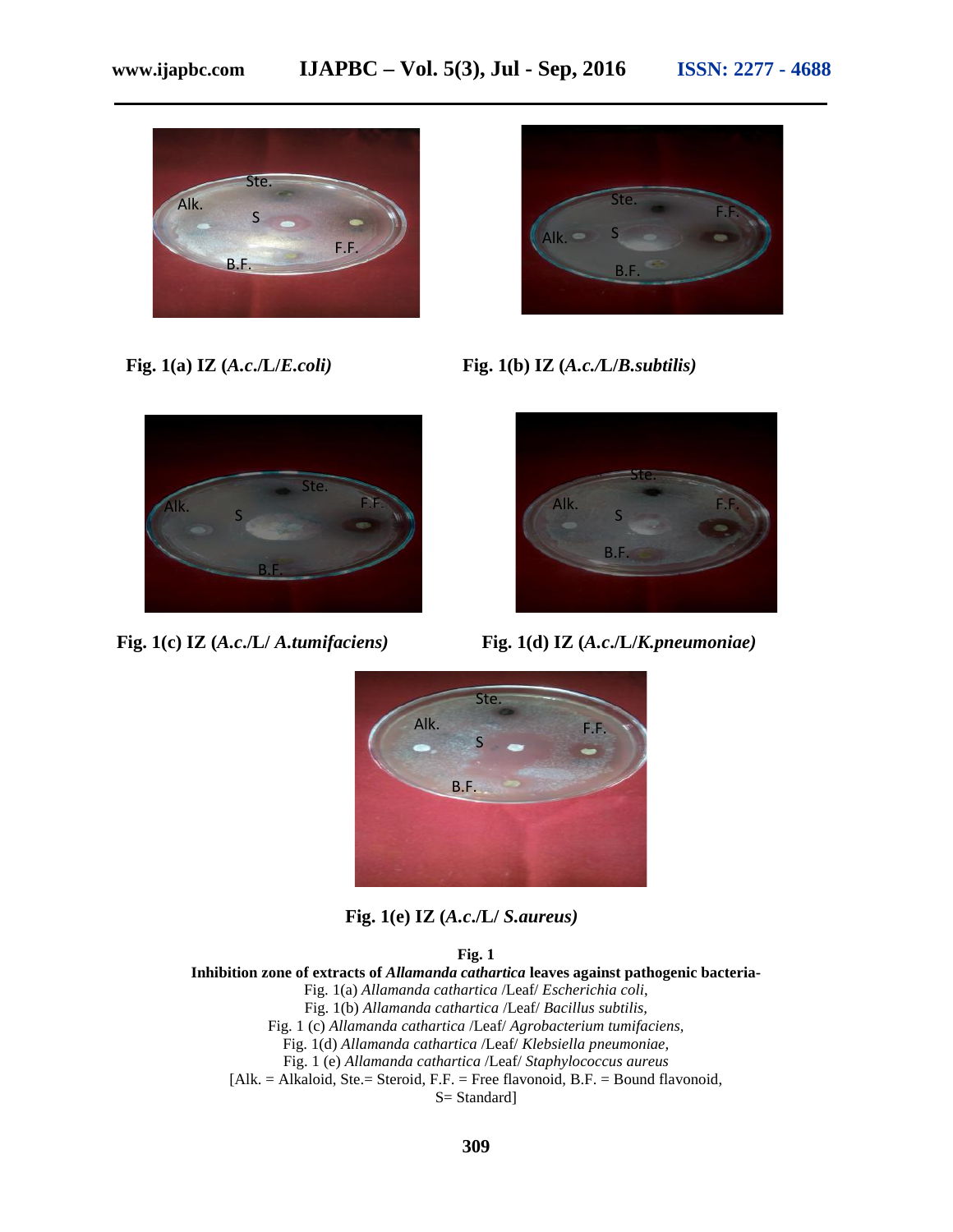



**Fig. 2(a) IZ (A.c./F/** *B.subtilis***) Fig. 2(b) IZ (A.c./F/***A.tumifaciens***)**



**Fig. 2(c) IZ (A.c./F/** *K.pneumoniae***) Fig. 2(d) IZ (A.c./F/***S.aureus***)**



**Fig. 2**

**Inhibition zone of extracts of** *Allamanda cathartica* **flowers against pathogenic bacteria-** Fig. 2(a) *Allamanda cathartica* /Flower/ *Bacillus subtilis,* Fig. 2(b) *Allamanda cathartica* / Flower / *Agrobacterium tumifaciens,* Fig. 2(c) *Allamanda cathartica* / Flower / *Klebsiella pneumoniae,* Fig. 2(d) *Allamanda cathartica* / Flower / *Staphylococcus aureus* [Alk. = Alkaloid, Ste.= Steroid, F.F. = Free flavonoid, B.F. = Bound flavonoid, S= Standard]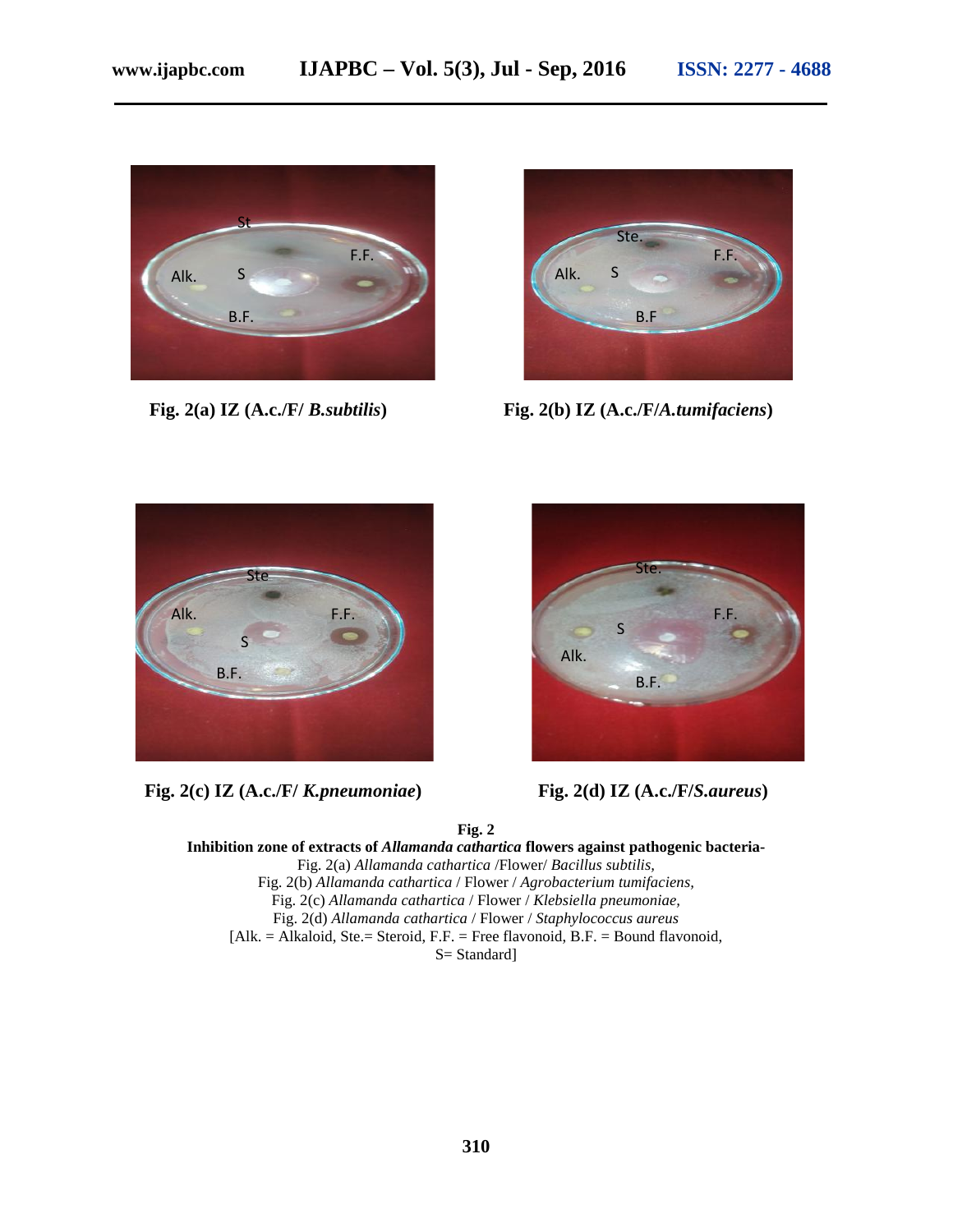

**Fig. 3 Antimicrobial activity of extracts of** *Allamanda cathartica* **leaves against pathogenic bacteria**



**Antimicrobial activity of extracts of** *Allamanda cathartica* **flowers against pathogenic bacteria**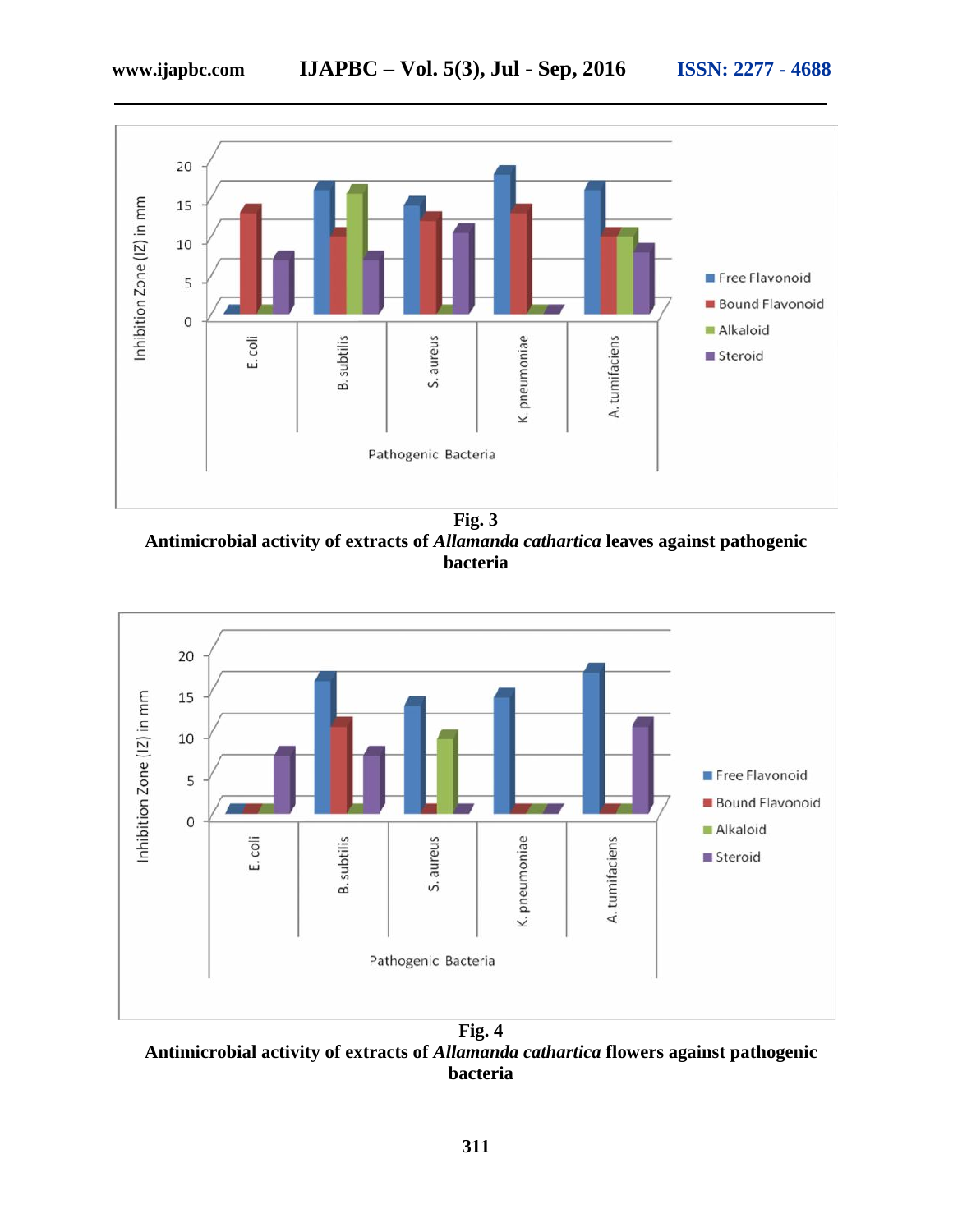#### **REFERENCES**

- 1. Bonjar G, Farrokhi PR. Antibacillus activity of some plants used in traditional medicine of Iran. Niger J Nat Prod Med, 2004; 8:34‑9.
- 2. Rojas R, Bustamante B, Bauer J, Fernández I, Albán J, Lock O. Antimicrobial activity of selected Peruvian medicinal plants. J Ethnopharmacol, 2003; 88:199‑204.
- 3. Benkeblia N. Antimicrobial activity of essential oil extractsof various onions (Allium cepa) and garlic (Allium sativum). Lebensm‐Wiss‐U‐Technol, 2004; 37:263‑8.
- 4. Colombo ML, Bosisio E. Pharmacological activities of Chelidonium majus L. (Papaveraceae). Pharmacol Res, 1996; 33(2):127‑34.
- 5. Krishnaraju AV, Rao TV, Sundararaju D, Vanisree M, Tsay HS, Subbaraju GV. Assessment of bioactivity of Indian medicinal plants using Brine Shrimp (Artemia salina) lethality assay. Int J Appl Sci Eng, 2005; 2:125‑34.
- 6. Ahmad I, Aqil F. *In vitro* efficacy of bioactive extracts of 15 medicinal plants against ESbetaL- producing multidrugresistant enteric bacteria. Microbiol Res, 2007; 162(3):264-75.
- 7. Barbour EK, Al Sharif M, Sagherian VK, Habre AN, Talhouk RS, Talhouk SN. Screening of selected indigenous plants of Lebanon for antimicrobial activity. J Ethnopharmacol, 2004; 93(1):1-7.
- 8. Iwu MW, Duncan AR, Okunji CO. New<br>antimicrobials of plant origin In: of plant origin In: Perspectives on new Crops and new Uses. In:, Janick J editor. Alexandria, VA: ASHS Press, 1999; 457-62.
- 9. Tomoko N, Takashi A, Hiromu T, Yuka I, Hiroko M, Munekazu I, *et al*. Antibacterial activity of extracts prepared from tropical and subtropical plants on methicillinresistant *Staphylococcus aureus*. J Health Sci, 2002; 48(3):273-6.
- 10. Scio E, *et al*. Antimicrobial and antioxidant activities of some plant extracts. Phytochemicals as Nutraceuticals - Global Approaches to their Role in Nutrition and Health, INTECH Europe, 2012; 21-42.
- 11. Del-Rio A, Obdulio BG, Castillo J, Marin RR, Ortuno A. Uses and properties of

citrus flavonoids. J Agric Food Chem, 1997; 45(12): 4505-15.

- 12. Joselin J, Sarasabai T, Brintha S, Florence AR, Jeeva S. Screening of select ornamental flowers of the family Apocynaceae for phytochemical constituents. Asian Pac J Trop Dis, 2012; 2(1):260-4.
- 13. Ramawat KG, Merillon JM. Biotechnology: Secondary Metabolites. Science Pub Inc., 2000.
- 14. Subramanian SS, Nagarjan S. Flavonoids of the seeds of *Crotolaria retusa* and *Crotolaria striata*. Curr Sci, 1969; 38:65.
- 15. Tomita Y, Uomori A, Minato H. Steroidal sapogenins and sterols in tissue cultures of *Dioscorea tokora*. Phytochemistry, 1970; 9(1):111-14.
- 16. Venier AG, Talon D, Party I, Mercier-Girard D, Bertrandx. Patient and bacterial determinants involved in symptomatic urinary tract infections caused by *E. coli* with and without bacteraemia. Clin Microbial Infect, 2007; 13(2):205-8.
- 17. Hudault S, Guignot J, Servin AL. "Escherichia coli strains colonizing the gastrointestinal tract protect germfree mice against *Salmonella typhimurium* infection". Gut, 2001; 49(1): 47-55.
- 18. Nataro JP, Kaper JB. Diarrheagenic *Escherichia coli*. Clin Microbiol Rev, 1998; 11(1): 142-201.
- 19. Toder K. "Pathogenic *E. coli*", Online Textbook of Bacteriology. University of Wisconsin- Madison Department of Bacteriology, 2007, 11-30.
- 20. Rolhin N, Darfeuille-Michaud A. Adherentinvasive *Escherichia coli* in inflammatory bowel disease. Inflamm Bowl Dis, 2007; 13(10): 1277-83.
- 21. Curran JP, Al-Salihi FL. "Neonatal staphylococcal scalded skin syndrome: massive outbreak due to an unusual phage type". Pediatrics, 1980; 66 (2): 285- 90.
- 22. Andrews JM. BSAC standardized disc susceptibility testing method, J Antimicrob Chemother, 2001; 48:43-57.
- 23. Basri DF, Fan SH. The potential of aqueous and acetone extracts of gall of *Quercus infectoria* as antibacterial agents. Indian J Pharmacol, 2005; 37:26-29.
- 24. Eloff JN. Quantifying the bioactivity of the plant extracts during screening and